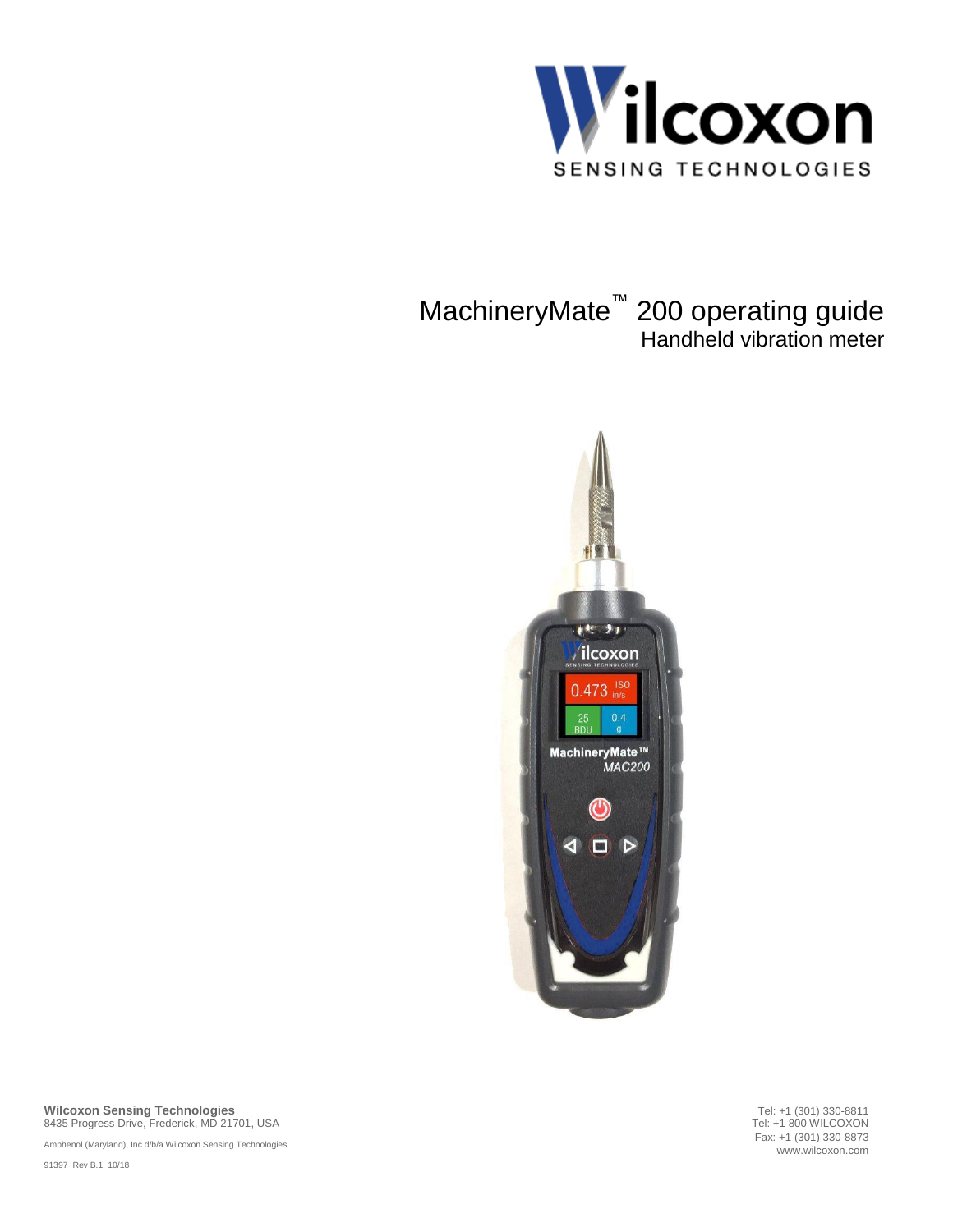

## **Contents**

| 1.0 Introduction         |       |
|--------------------------|-------|
|                          |       |
|                          |       |
|                          | 3-6   |
| 2.3 Settings menu        | $5-6$ |
| 3.0 Maintenance and care |       |
|                          |       |
|                          |       |
| 5.1 Technical assistance |       |
| 5.2 Customer service     |       |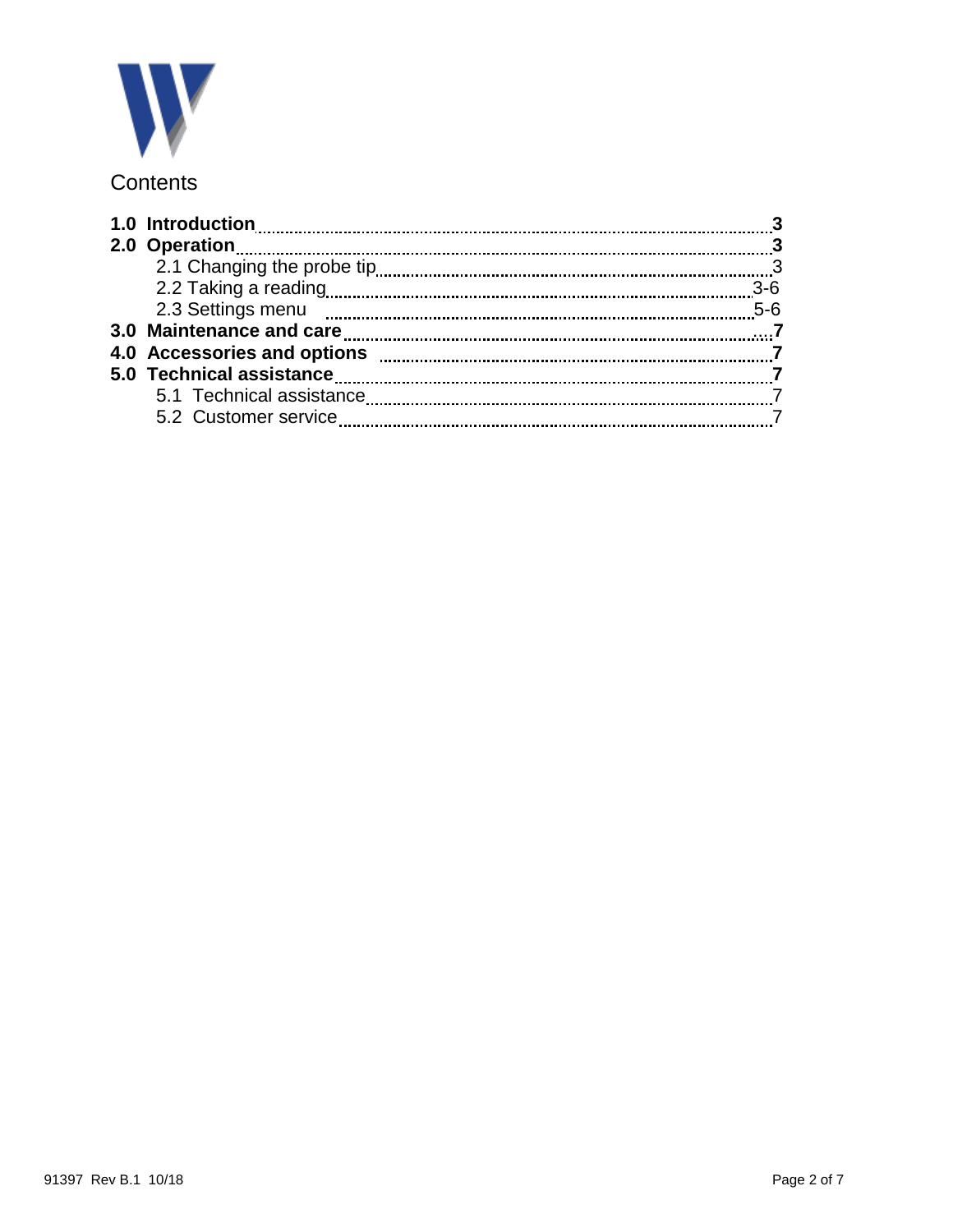

## **1.0 Introduction**

The MachineryMate™ 200 is a simple to use vibration monitoring and analysis tool that allows easy display of vibration signals. The MAC200 automatically performs vibration analysis functions based on machine running speed to help diagnose faults such as unbalance, misalignment and looseness.

The system is designed to enable users to take vibration measurements from machinery assets (pumps, motors, fans and bearings). The meter displays vibration frequency plots and allows vibration severity and bearing condition to be monitored.

## 1.1 Control buttons

Turn the meter on by pressing the POWER button. The unit will automatically turn off if not used for 1 minute (this time period can be increased up to 60 minutes using the Setup Wizard).

#### 1.2 Batteries

The MAC200 requires two AA size batteries which can be replaced by removing the battery compartment cover (held in place by six screws). Use a #1 philips head screwdriver to loosen and tighten the screws. Make sure the gasket is properly sealed when screwing in the battery door to prevent compromising the IP67 rating.

#### 1.3 Service

The MAC200 contains no user serviceable parts. In the unlikely case of malfunction, please return unit to Wilcoxon Sensing Technologies.

#### **2.0 Operation**

#### 2.1 Changing the probe tip

To prevent damage, the probe tip should only be tightened using the machined flats on the probe tip's mounting plate, with 8 mm and 15 mm wrenches. Do NOT hold or clamp the case of the meter when tightening the probe tip or magnet. This will cause damage and void the warranty.

#### 2.2 Taking a reading

Taking a reading displays overall vibration numbers for an overall view of the machine's condition.

Press the POWER button to turn the unit on and hold the tip of the meter against the machine to be measured. Press the POWER button again to take a reading.

#### 2.2.1 Vibration readings

Once a reading has been taken the display shows three color coded values to indicate alarm status.

- ISO value (velocity in mm/second or inch/s)
- Bearing noise in BDU (Bearing Damage Units)
- Total g (acceleration)

#### **ISO value (mm/s or in/sec)**

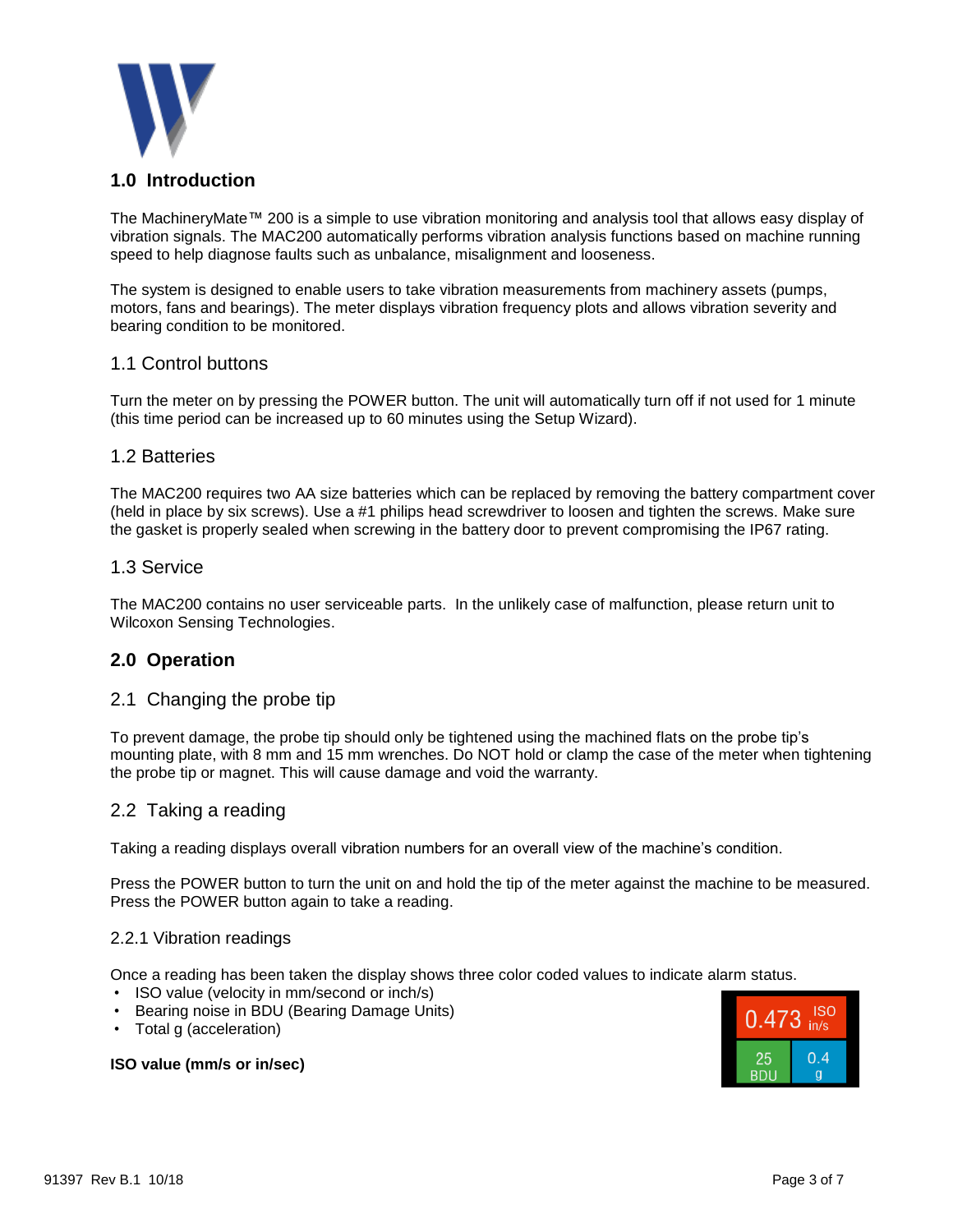

The ISO value (mm/s or inch/s) is the large number displayed at the top of the screen is the RMS (average) of the vibration velocity in the frequency band 10 Hz to 1 kHz (600 – 60,000 RPM) or 2 Hz – 1 kHz (120 – 60,000 RPM), as specified by ISO standards. The correct frequency band is automatically selected based on running speed.

The ISO value background is color coded according to the ISO 10816-1 vibration velocity level chart, according to the size and type of machine.



## **Bearing noise (BDU)**

The bearing noise (high frequency vibration) in shown in Bearing Damage Units (BDU), where 100 BDU corresponds to 1 g RMS (average) vibration measured above 1 kHz. BDU is a measure of the wear state of the bearings in the equipment being monitored. The higher the number, the more worn the bearing.

1 g of high frequency vibration (100 BDU) corresponds to a high level of bearing noise and can be considered indicative of a damaged bearing. Bearing noise can be considered roughly equivalent to percentage of bearing wear.

Default alarm settings (can be changed in Advanced Settings menu

- Red background above 100 BDU
- Yellow background between 50 and 100 BDU
- Green background below 50 BDU

#### **Total acceleration (g)**

This is the average RMS value of the total vibration acceleration measured by the meter over its entire frequency range (2 Hz to 10 kHz). The reading is shown in units of g (Earth's gravitational constant, 1 g =  $9.81 \text{ m/s}^2$ ).

2.2.2 Vibration analysis

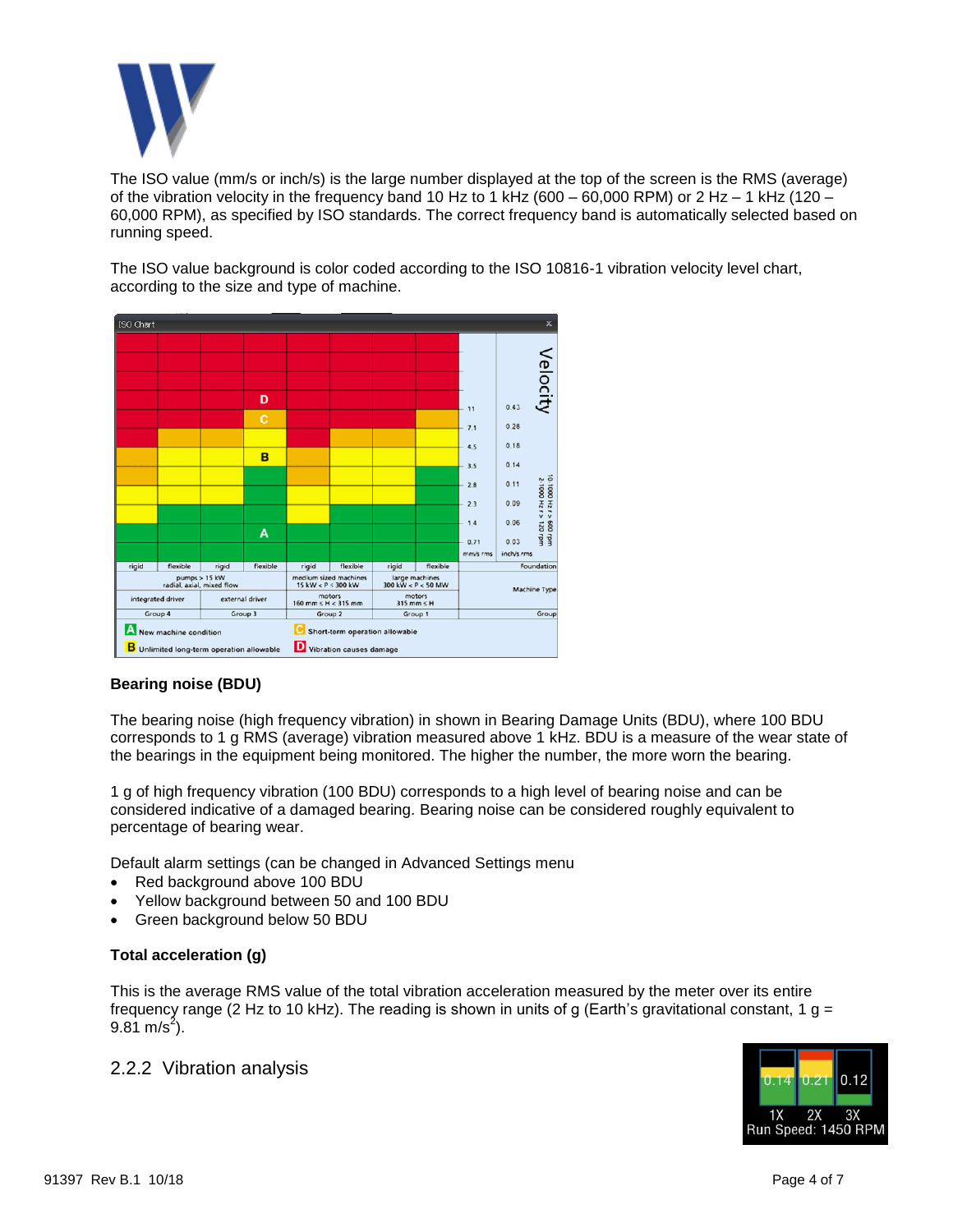

Press the SQUARE button again to display the readings of vibration velocity (mm/s or inch/s) broken down into each of three bands.

The display shows the vibration level in frequency ranges based on multiples (1X, 2X and 3X) of the specified machine run speed shown beneath the bars.

**Note**: In order to perform analysis it is important that the running speed of the machine is entered correctly. This can be done with the Setup Wizard.

The frequency ranges of the VA bands are based on the following multiples of running speed:

#### **1X = Unbalance**

The level of vibration in the frequency band based on the running speed is usually indicative of how well balanced the machine is. Large vibrations at the running speed indicate that the machine is out of balance. Even a very well balanced machine will typically show some vibration at the running speed but the figure should ideally be quite low (typically less than 2 mm/sec for a medium sized machine).

#### **2X = Misalignment**

A high level of vibration in the frequency band centered at twice the running speed is a possible indication of misalignment. This is based on the fact that shaft misalignment can result in a double peak in the waveform due to two different centers of gravity (one from each shaft). The accelerometer picks up a peak as each center of gravity passes by, resulting in two positive and two negative peaks each revolution of the shaft. This typically gives rise to a vibration signal at double the running speed of the machine.

#### **3X = Looseness**

High vibration in the frequency band centered at three times running speed indicates looseness (mounting bolts, weak foundations, etc). It is not usual to see third order vibration in a machine unless there is structural looseness that is being excited by the vibration of the machine.

#### 2.2.3 Frequency spectrum

Press the SQUARE button again to display vibration levels as a frequency spectrum from 0 to 1 kHz.

The heights of the peaks indicate RMS vibration level (in/s or mm/s) at each frequency point in the spectrum.

The readings to the right of show the frequency (Hz or RPM) and the RMS vibration level (in/s or mm/s) at the position of the cursor (red dotted line). Move the cursor with the arrow buttons.

Press the arrow buttons to increase the resolution of the frequency axis from 100 (10 Hz or 600 RPM resolution) to 800 lines (1.25 Hz or 75 RPM resolution). Increasing the resolution zooms into the frequency spectrum. Scroll using the arrows to display the full spectrum at the higher resolution.

#### 2.3 Settings menu

The Settings menu can be accessed by pressing and holding down the SQUARE button for two seconds.

Navigate the menu with the arrow buttons. Press the SQUARE button to select a menu item.



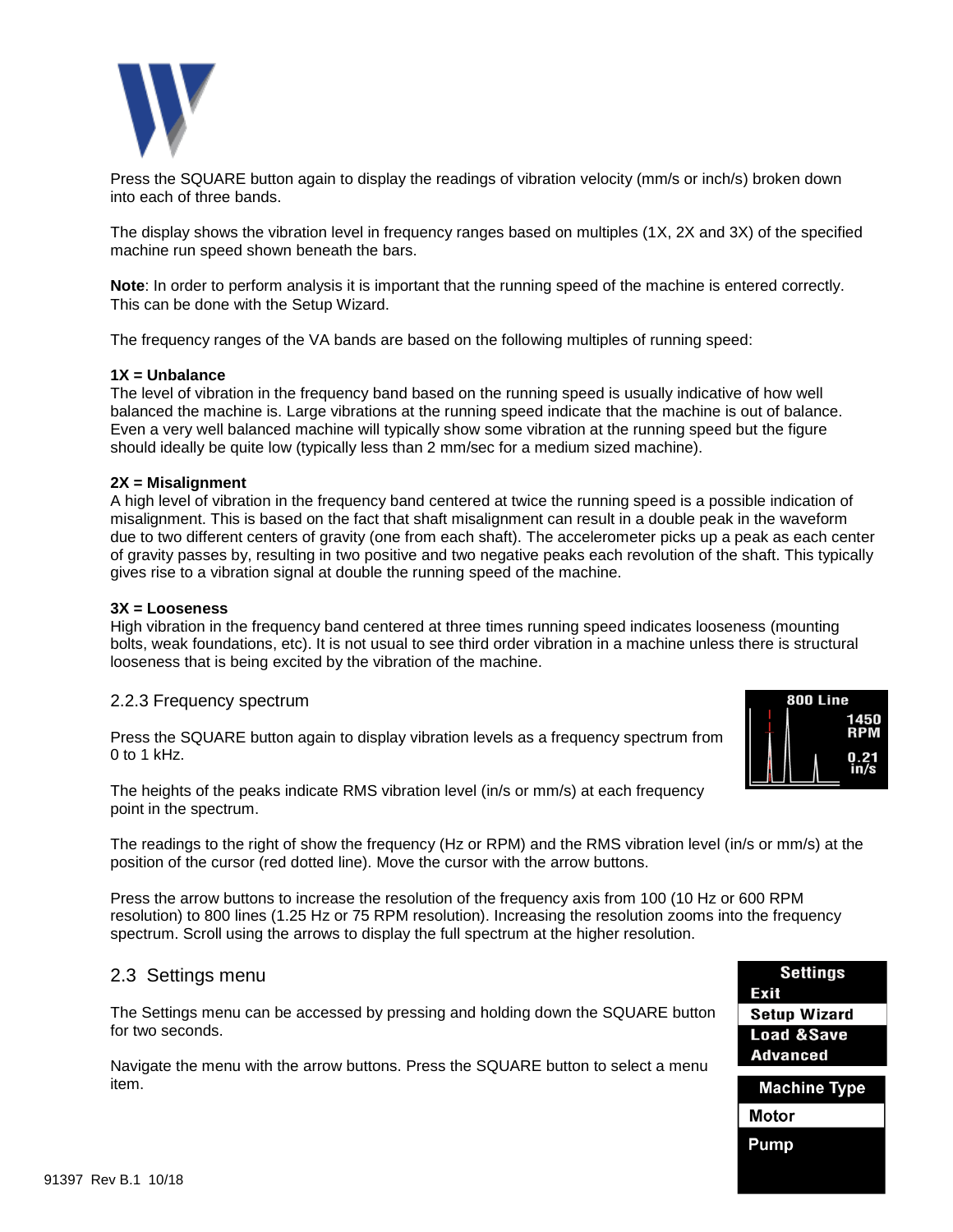

#### 2.3.1 Setup Wizard

Setup Wizard allows the machine running speed to be entered and the ISO alarm levels to be set automatically according to the size and type of machine to be monitored.

The first screen shows the currently selected running speed in the pre-selected units (Hz or RPM). Change the running speed with the arrow buttons.

Press the SQUARE button again to select machine type (motor or pump). If motor is selected the size must be selected (under or over 300kW). If pump is selected, specify whether it has an integrated or external drive unit.

Selecting the machine type and size allows the ISO alarm levels to be set accordingly, as does specifying the type of mounting (rigid or flexible).

Unless a machine is bolted to a concrete floor, its mounting should be considered flexible. Most motors and pumps are mounted on some kind of frame or structure and should be considered flexibly mounted.

#### 2.3.2 Load and Save readings

Press the SQUARE button to select Load & Save. Save Reading opens a screen which allows the user to choose from one of three Memories in which to save the reading. Selecting Load Reading lets the user load a previously saved reading for further review. Demo Data loads two pre-stored demonstration vibraion data.

#### 2.3.3 Advanced settings

Use the arrow buttons to scroll through the options, and the SQUARE button to select.

#### **BDU settings**

Change the alarm levels at which the BDU readings change color

#### **Units**

Sets velocity readings to be displayed in mm/s or inch/s. Sets Run Speed to Hertz, RPM, or CPM.

#### 2.3.3 Device settings

Use the arrow buttons to scroll through the options, and the SQUARE button to select.

#### **Auto Off Time**

Can be set from 1 to 60 minutes, in one minute increments

#### **Brightness**

Can be set from 1 (least) to 100 full)

#### **Language**

#### **Graph mode**

Displays the frequency spectrum as either a bar or line graph.

| <b>Motor Size</b>      |
|------------------------|
| Under 300kW            |
| Over 300kW             |
|                        |
|                        |
| <b>Pump Type</b>       |
| Integrated Drive       |
| <b>External Drive</b>  |
|                        |
|                        |
| <b>Load &amp; Save</b> |
| <b>Back</b>            |

**Save Reading Load Reading** Demo data